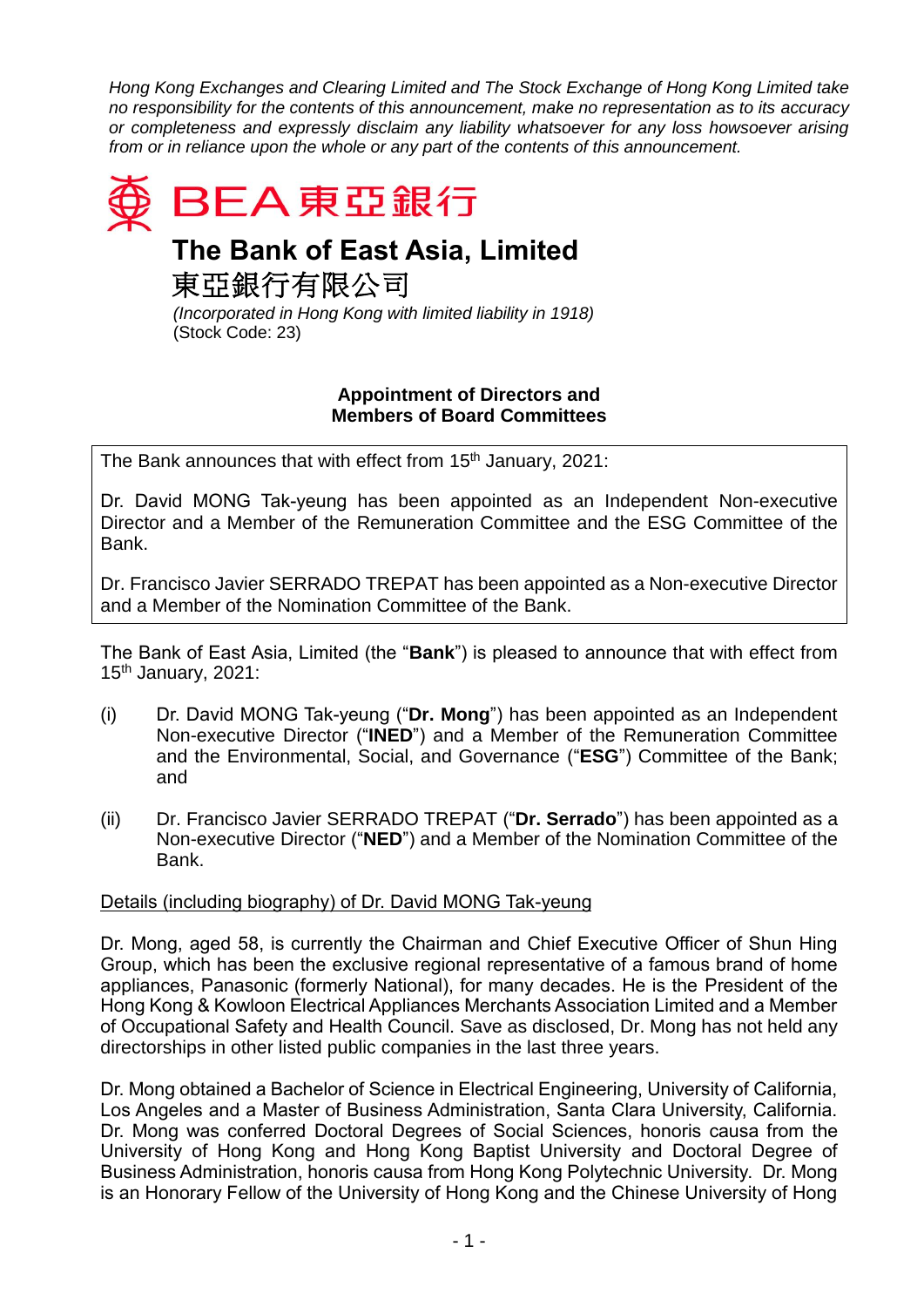Kong, as well as a Fellow of The Hong Kong Management Association. He was awarded the Order of the Rising Sun, Gold Rays with Neck Ribbon by the Government of Japan.

Dr. Mong is an INED and the chairman of the nomination committee of Blue Cross (Asia-Pacific) Insurance Limited ("**Blue Cross**") and BEA Life Limited ("**BEA Life**"), the Bank's wholly-owned subsidiaries, and an INED of Blue Care JV (BVI) Holdings Limited ("**Blue Care**") which is an 80% owned subsidiary of the Bank. Save as disclosed, Dr. Mong does not hold any position with the Bank or with other members of the Bank Group.

Dr. Mong has not entered into any service contract with the Bank. He is provided with a Letter of Appointment setting out the terms and conditions of his appointment as an INED of the Bank. In accordance with the Articles of Association of the Bank, Dr. Mong will hold office until the next following general meeting of the Bank and shall then be eligible for reelection for a term of not more than approximately 3 years. The fees payable to Directors of the Bank are determined by the Board of the Bank with reference to market trends. Dr. Mong will receive a director's fee of HK\$400,000 per annum, a Remuneration Committee member's fee of HK\$60,000 per annum and an ESG Committee member's fee of HK\$60,000 per annum. He also receives a fee of HK\$30,000 per annum for being a director of each of Blue Cross, BEA Life, respectively and a fee of HK\$10,000 per annum for being a director of Blue Care.

Dr. Mong does not have any relationship with any Directors, Senior Management and Substantial Shareholders (as defined in the Rules Governing the Listing of Securities on The Stock Exchange of Hong Kong Limited (the "**Listing Rules**")) of the Bank. As at the date of this announcement, the Bank does not have a Controlling Shareholder (as defined in the Listing Rules).

As at the date of this announcement, Dr. Mong is deemed to be interested in 6,041,926 (0.21%) shares of the Bank within the meaning of Part XV of the Securities and Futures Ordinance. Of these shares, 5,306,771 shares are held by Shun Hing Electronic Trading Co., Ltd. and 735,155 shares are held by Shun Hing Technology Co. Ltd. Dr. Mong directly / indirectly controls one-third or more of the voting power at a general meeting of these corporations.

Dr. Mong has met the independence guidelines set out in Rule 3.13 of the Listing Rules and the guidance on Empowerment of Independent Non-Executive Directors in the Banking Industry in Hong Kong issued by the Hong Kong Monetary Authority.

## Details (including biography) of Dr. Francisco Javier SERRADO TREPAT

Dr. Serrado, aged 62, is currently the Asia Regional Manager of Criteria Caixa, S.A., Sociedad Unipersonal ("**Criteria**") and CaixaBank, S.A., Hong Kong Office which is Criteria's associate (as defined in the Listing Rules). He possesses extensive knowledge and skills and has more than 34 years of experience in banking and finance-related industries, including about 29 years of experience working in Mainland China. His major responsibilities include overseeing the operations (including establishment) of banking and finance entities of Criteria and CaixaBank S. A. in Mainland China and other regions in Asia. Save as disclosed, Dr. Serrado has not held any directorships in other listed public companies in the last three years.

Among other academic and professional qualifications, Dr. Serrado holds a PhD degree in Economics from Columbia University; a PhD in Economics from the University of Philippines Diliman; and an MBA degree from The London School of Economics and Political Science. He was awarded the Cross of the Order of Civil Merit (2020) at the